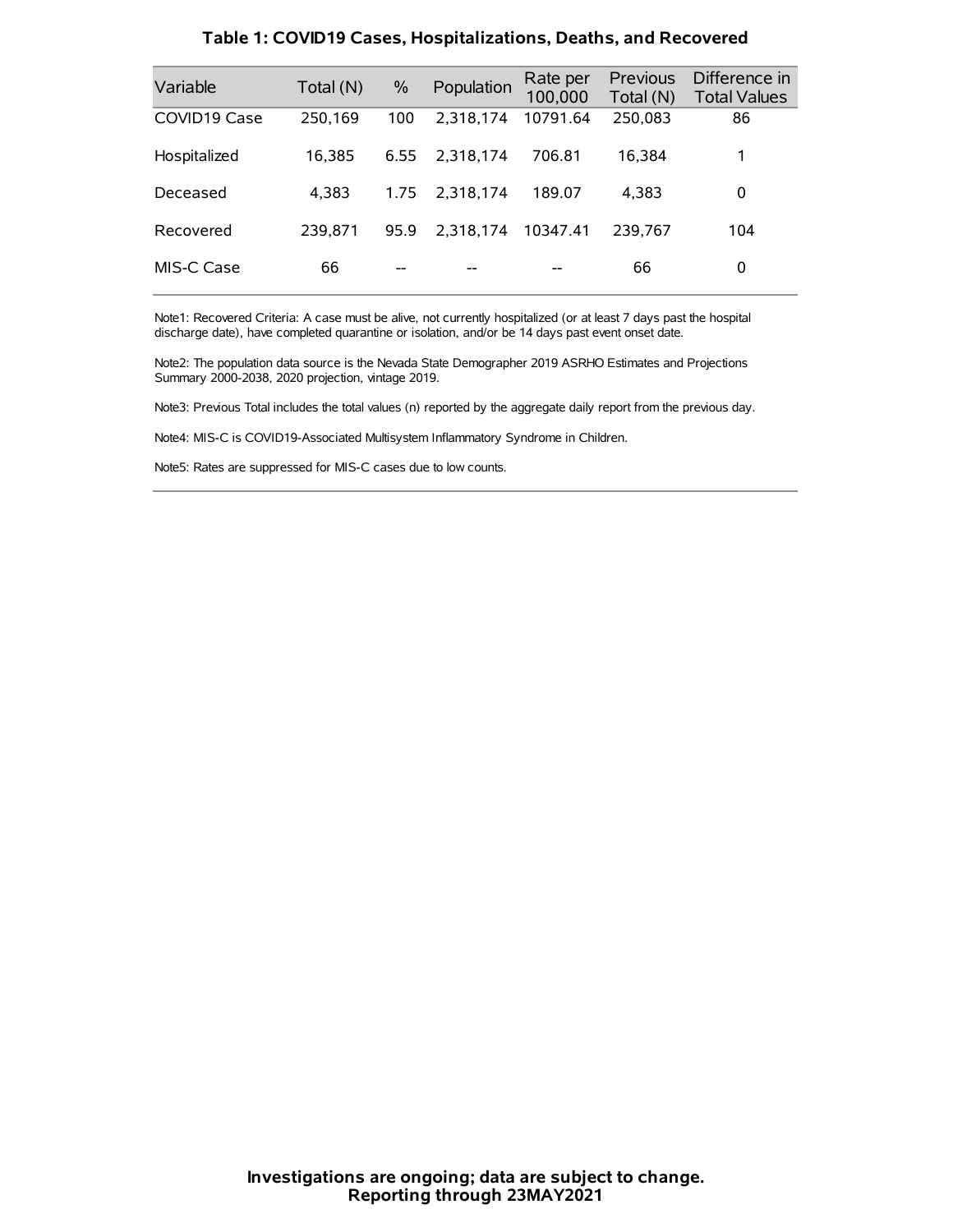## **Table 2: COVID19 Cases**

| Variable                     | Outcome                           | N      | $\%$ | Population | Rate per<br>100,000 |
|------------------------------|-----------------------------------|--------|------|------------|---------------------|
| Age Categories               | Aged 4 or less                    | 5169   | 2.07 | 149,165    | 3465.3              |
|                              | Aged 5 to 17                      | 24042  | 9.61 | 406,595    | 5913.0              |
|                              | Aged 18 to 24                     | 31360  | 12.5 | 216,762    | 14467               |
|                              | Aged 25 to 49                     | 114363 | 45.7 | 803,732    | 14229               |
|                              | Aged 50 to 64                     | 48446  | 19.4 | 423,461    | 11440               |
|                              | Aged 64+                          | 26705  | 10.7 | 318,459    | 8385.7              |
|                              | Unknown                           | 84     | 0.03 |            |                     |
| <b>Birth Sex</b>             | Female                            | 128061 | 51.2 | 1,160,285  | 11037               |
|                              | Male                              | 120056 | 48.0 | 1,157,889  | 10369               |
|                              | Unknown                           | 2052   | 0.82 |            |                     |
| Race/Ethnicity               | Hispanic                          | 82420  | 32.9 | 763,053    | 10801               |
|                              | White                             | 62522  | 25.0 | 1,006,929  | 6209.2              |
|                              | <b>Black</b>                      | 19320  | 7.72 | 262,671    | 7355.2              |
|                              | Asian or Pacific Islander         | 18923  | 7.56 | 270,209    | 7003.1              |
|                              | American Indian, Eskimo, or Aleut | 370    | 0.15 | 15,311     | 2416.5              |
|                              | Other                             | 18062  | 7.22 |            |                     |
|                              | Unknown                           | 48552  | 19.4 |            |                     |
| Underlying Medical Condition | <b>Yes</b>                        | 49193  | 19.7 |            |                     |
|                              | No/Unknown                        | 200976 | 80.3 |            |                     |

Note1: Breakdown of Race is exlusively non-Hispanic.

Note2: Underlying Medical Condition is any identified health condition.

Note3: The population data source is the Nevada State Demographer 2019 ASRHO Estimates and Projections Summary 2000-2038, 2020 projection, vintage 2019.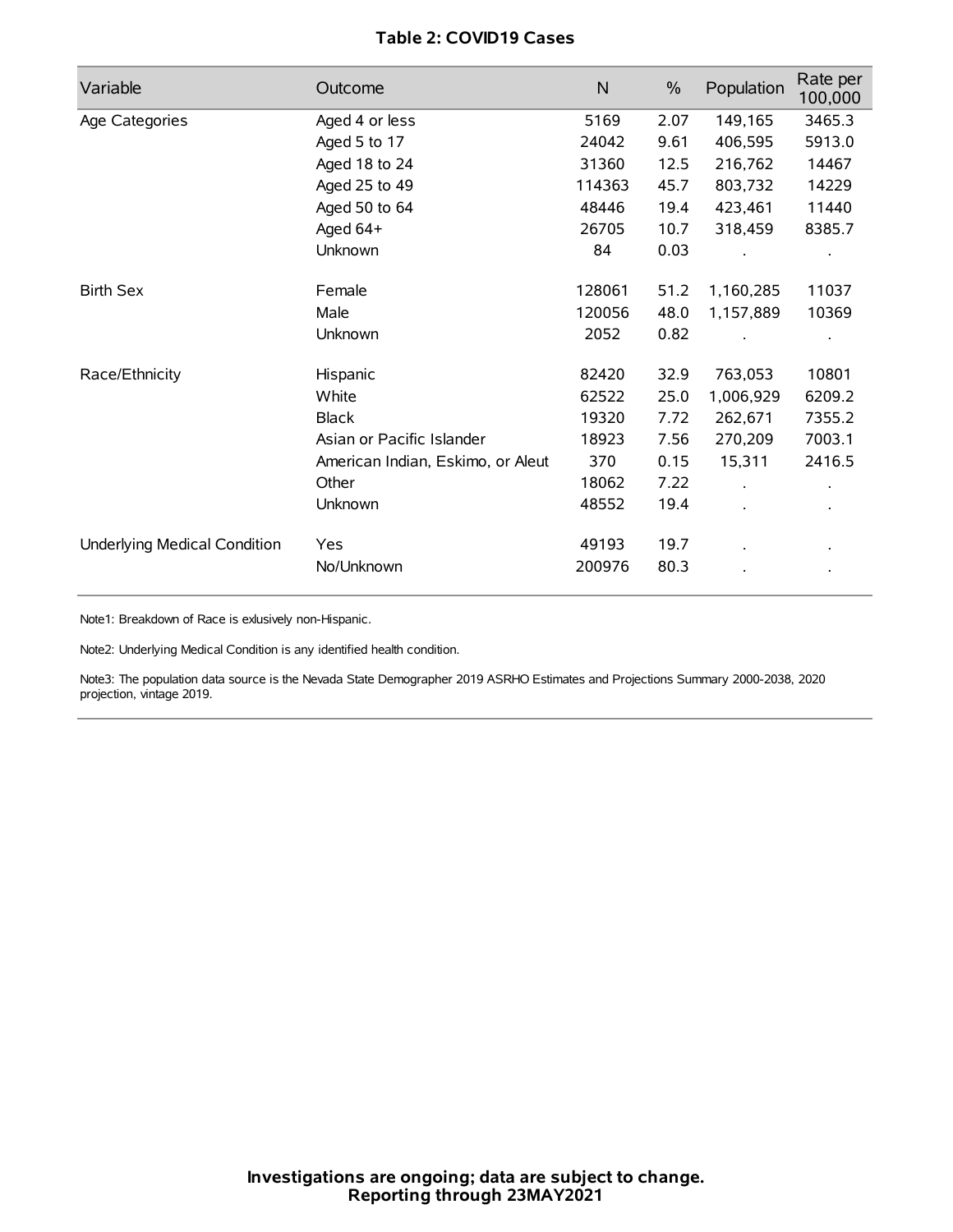| Variable         | Outcome                           | N    | $\%$ | Population | Rate per<br>100,000 |
|------------------|-----------------------------------|------|------|------------|---------------------|
| Age Categories   | Aged 4 or less                    | 107  | 0.7  | 149,165    | 71.73               |
|                  | Aged 5 to 17                      | 186  | 1.1  | 406,595    | 45.75               |
|                  | Aged 18 to 24                     | 343  | 2.1  | 216,762    | 158.24              |
|                  | Aged 25 to 49                     | 3839 | 23.4 | 803,732    | 477.65              |
|                  | Aged 50 to 64                     | 4605 | 28.1 | 423,461    | 1087.5              |
|                  | Aged 64+                          | 7303 | 44.6 | 318,459    | 2293.2              |
|                  | Unknown                           | 2    | 0.0  |            |                     |
| <b>Birth Sex</b> | Female                            | 7240 | 44.2 | 1,160,285  | 623.98              |
|                  | Male                              | 9119 | 55.7 | 1,157,889  | 787.55              |
|                  | Unknown                           | 26   | 0.2  |            |                     |
| Race/Ethnicity   | Hispanic                          | 4971 | 30.3 | 763,053    | 651.46              |
|                  | White                             | 5717 | 34.9 | 1,006,929  | 567.77              |
|                  | <b>Black</b>                      | 2120 | 12.9 | 262,671    | 807.09              |
|                  | Asian or Pacific Islander         | 1834 | 11.2 | 270,209    | 678.73              |
|                  | American Indian, Eskimo, or Aleut | 29   | 0.2  | 15,311     | 189.40              |
|                  | Other                             | 634  | 3.9  |            |                     |
|                  | Unknown                           | 1080 | 6.6  |            |                     |

## **Table 3: COVID19 Hospitalizations - General Characteristics**

Note1: Breakdown of Race is exlusively non-Hispanic.

Note2: The population data source is the Nevada State Demographer 2019 ASRHO Estimates and Projections Summary 2000-2038, 2020 projection, vintage 2019.

Note3: Rates for categories with fewer than 12 cases are suppressed due to high relative standard error.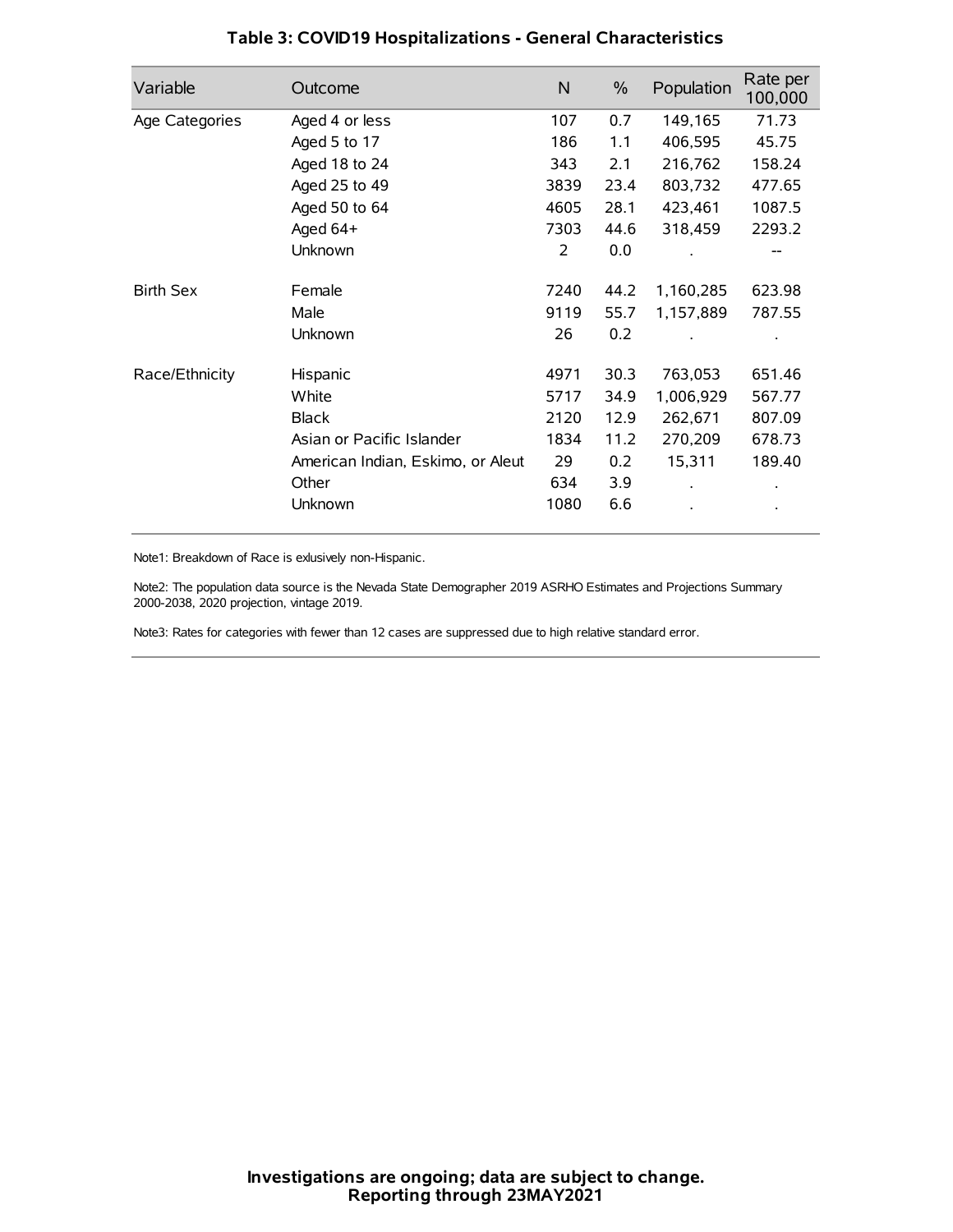| Variable                            | Outcome   | N     | $\frac{0}{0}$ |
|-------------------------------------|-----------|-------|---------------|
| Deceased                            | Yes       | 3705  | 22.6          |
|                                     | <b>No</b> | 12680 | 77.4          |
| ICU                                 | Yes       | 4301  | 26.2          |
|                                     | <b>No</b> | 12084 | 73.8          |
| Intubated                           | Yes       | 2105  | 12.8          |
|                                     | <b>No</b> | 14280 | 87.2          |
| <b>Underlying Medical Condition</b> | Yes       | 10380 | 63.4          |
|                                     | No        | 6005  | 36.6          |
| Hypertension                        | Yes       | 5946  | N/A           |
| Immunocompromised                   | Yes       | 359   | N/A           |
| Chronic Heart Disease               | Yes       | 2058  | N/A           |
| Chronic Liver Disease               | Yes       | 214   | N/A           |
| Chronic Kidney Disease              | Yes       | 1432  | N/A           |
| <b>Diabetes</b>                     | Yes       | 4588  | N/A           |
| Neurologic/Neurodevelopmental       | Yes       | 736   | N/A           |
| Chronic Lung Disease                | Yes       | 2492  | N/A           |
| <b>Historically Healthy</b>         | Yes       | 3119  | N/A           |
| Other                               | Yes       | 4158  | N/A           |

# **Table 4: COVID19 Hospitalizations - Morbidity**

Note1: Underlying Medical Condition is any identified health condition.

Note2: The breakdown of health conditions are not mutually exlusive (i.e., a person can have more than one risk factor).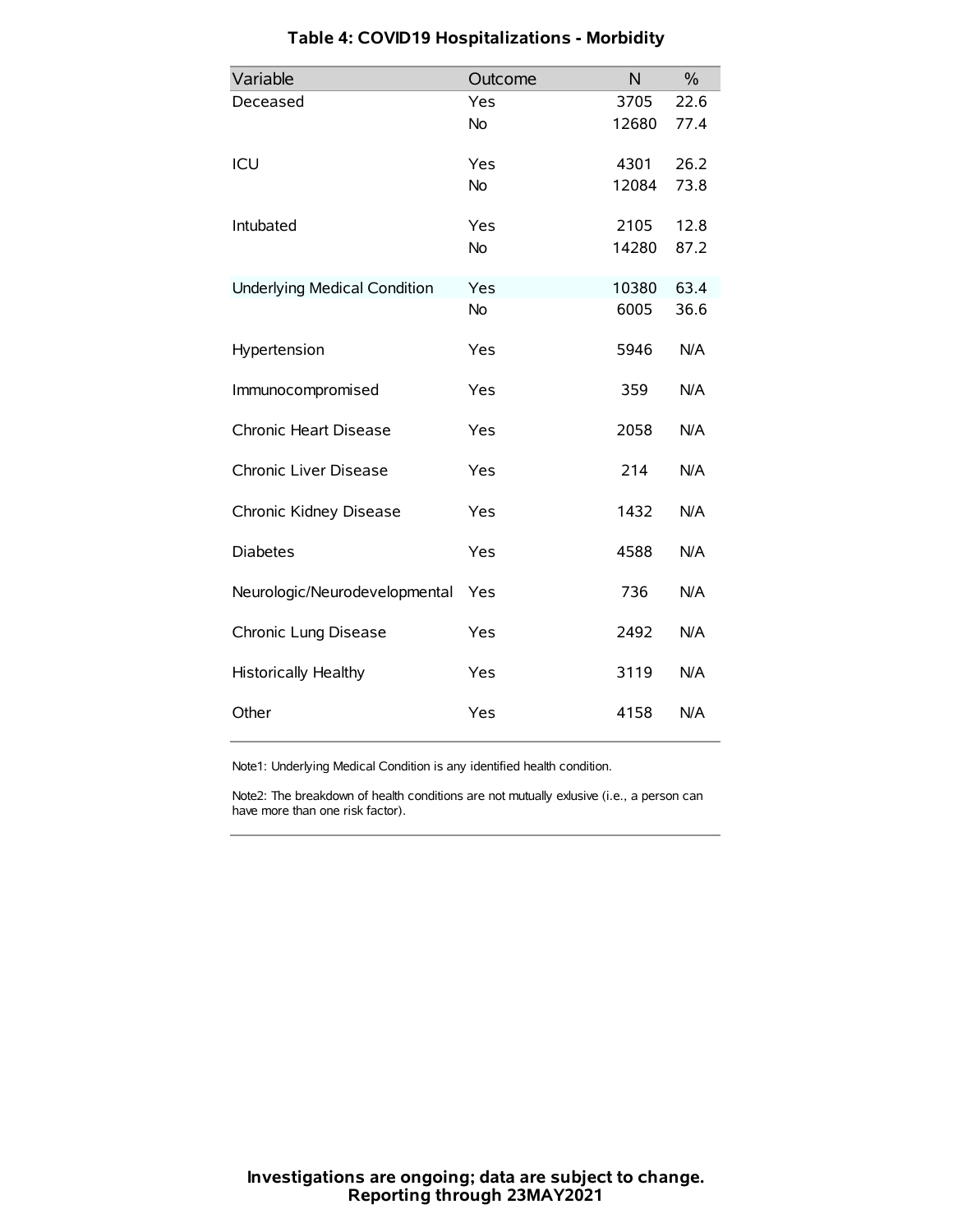| Variable         | Outcome                           | N    | $\%$ | Population           | Rate per<br>100,000 |
|------------------|-----------------------------------|------|------|----------------------|---------------------|
| Age Categories   | Aged 5 to 17                      | 4    | 0.1  | 406,595              | --                  |
|                  | Aged 18 to 24                     | 7    | 0.2  | 216,762              |                     |
|                  | Aged 25 to 49                     | 304  | 6.9  | 803,732              | 37.82               |
|                  | Aged 50 to 64                     | 863  | 19.7 | 423,461              | 203.80              |
|                  | Aged 64+                          | 3205 | 73.1 | 318,459              | 1006.4              |
| <b>Birth Sex</b> | Female                            | 1644 | 37.5 | 1,160,285            | 141.69              |
|                  | Male                              | 2732 | 62.3 | 1,157,889            | 235.95              |
|                  | Unknown                           | 7    | 0.2  |                      |                     |
| Race/Ethnicity   | Hispanic                          | 1212 | 27.7 | 763,053              | 158.84              |
|                  | White                             | 1973 | 45.0 | 1,006,929            | 195.94              |
|                  | <b>Black</b>                      | 516  | 11.8 | 262,671              | 196.44              |
|                  | Asian or Pacific Islander         | 604  | 13.8 | 270,209              | 223.53              |
|                  | American Indian, Eskimo, or Aleut | 10   | 0.2  | 15,311               |                     |
|                  | Other                             | 46   | 1.0  | $\ddot{\phantom{0}}$ | $\bullet$           |
|                  | Unknown                           | 22   | 0.5  |                      |                     |

## **Table 5: COVID19 Deaths - General Characteristics**

Note1: Breakdown of Race is exlusively non-Hispanic.

Note2: The population data source is the Nevada State Demographer 2019 ASRHO Estimates and Projections Summary 2000-2038, 2020 projection, vintage 2019.

Note3: Rates for categories with fewer than 12 cases are suppressed due to high relative standard error.